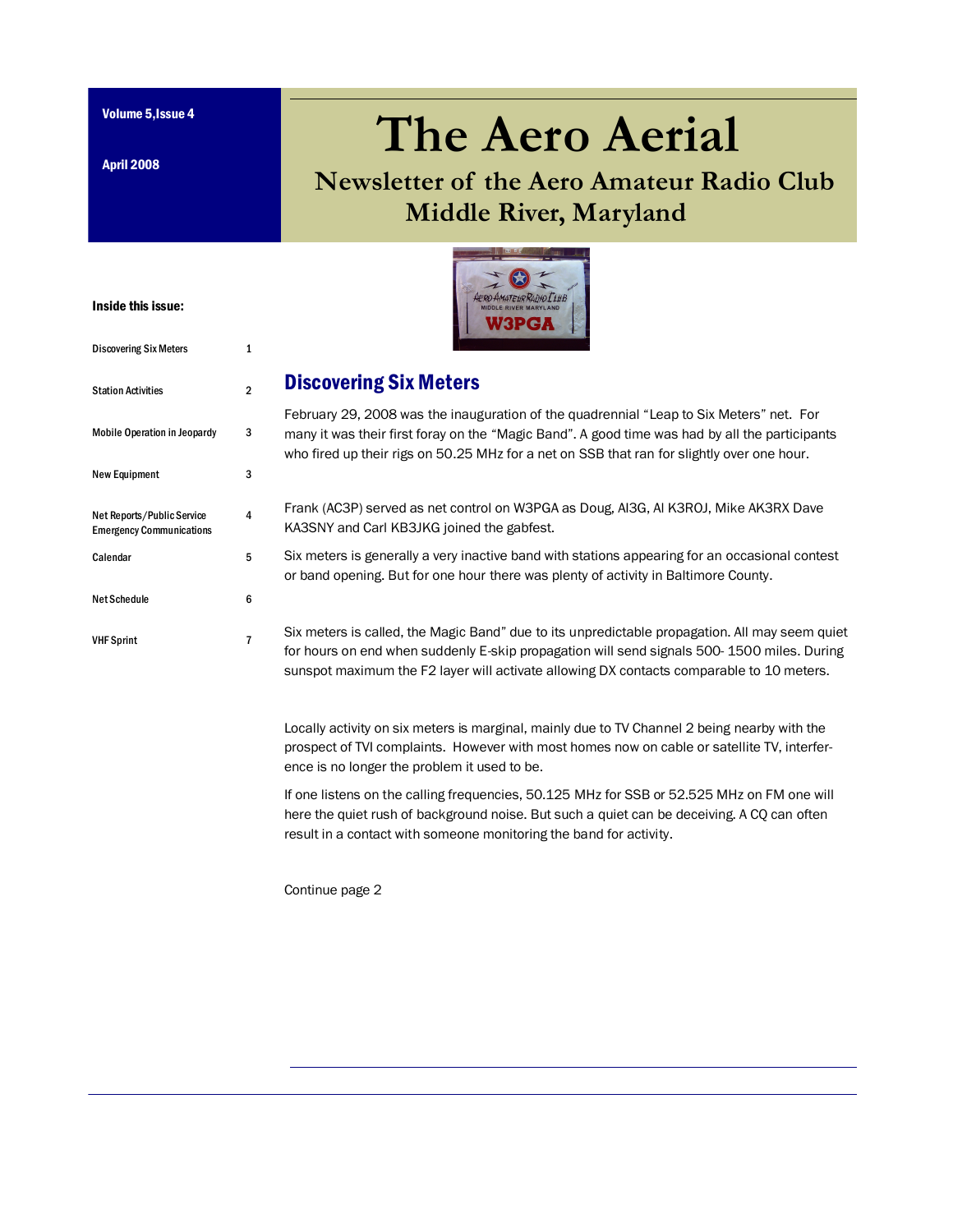Page 2.

#### Discovering Six Meters continued from page 1

There is a band plan for Six Meters that is as follows:

50.000 50.600 CW/SSB/AM 50.000 50.100 CW only [97.305(c)] 50.060 50.080 Automatically controlled propagation beacons [97.203(d)] 50.100 50.125 DX Window (for contacts only with DX stations) 50.110 SSB DX Calling frequency 50.125 SSB U.S. Calling frequency 50.400 AM Calling frequency 50.600 50.780 Digital (can be paired with 51.100 - 51.280 and/or 51.600 - 51.780) 50.800 50.980 Radio-controlled models (Newer R-C segment - No voice or digital operation) 51.000 51.090 First Pacific DX Window 51.100 51.280\* Digital (can be paired with 50.600 - 50.780 and/or 51.600 - 51.780) 51.300 51.480\* Repeater Inputs (500 kHz spacing on 10 even 20 kHz channels) 51.500 51.580\* FM Simplex and experimental (4 channels) 51.600 51.780\* Digital (can be paired with 50.60 - 50.780 and/or 51.100 - 51.280) 51.800 51.980\* Repeater Outputs (paired with 51.100 - 51.280) 52.000 52.100# Second Pacific DX Window 52.110 52.490\* Repeater Inputs (1 MHz spacing on 20 odd 20 kHz channels) 52.510 52.590\* FM Simplex 52.525 National FM Simplex Calling frequency 52.610 52.990\* Repeater Inputs (1 MHz spacing on 20 odd 20 kHz channels) 53.000 + every 100 kHz Radio-Controlled models (Older R-C segment using wide-band receivers) 53.010 53.090\*# FM Simplex and experimental (4 channels) 53.110 53.490\* Repeater Outputs 53.300 Used in emergency areas for RACES communications with military stations on matters requiring coordination [97.407(b)(3)] 53.510 51.590\*# FM Simplex and experimental (4 channels) 53.610 53.990\* Repeater Outputs Source:T-MARC

#### Station Activities

K3ROJ had so many CW contacts during the recent DX Contest that his pet cockateil now has his own FISTS number.

KB3JDE had a "James Bond" moment while working in D.C. K3CXC was seen at a recent meeting. W3JDF made a rare appearance on the repeater. AC3F is getting correspondence for the club via the National Traffic System.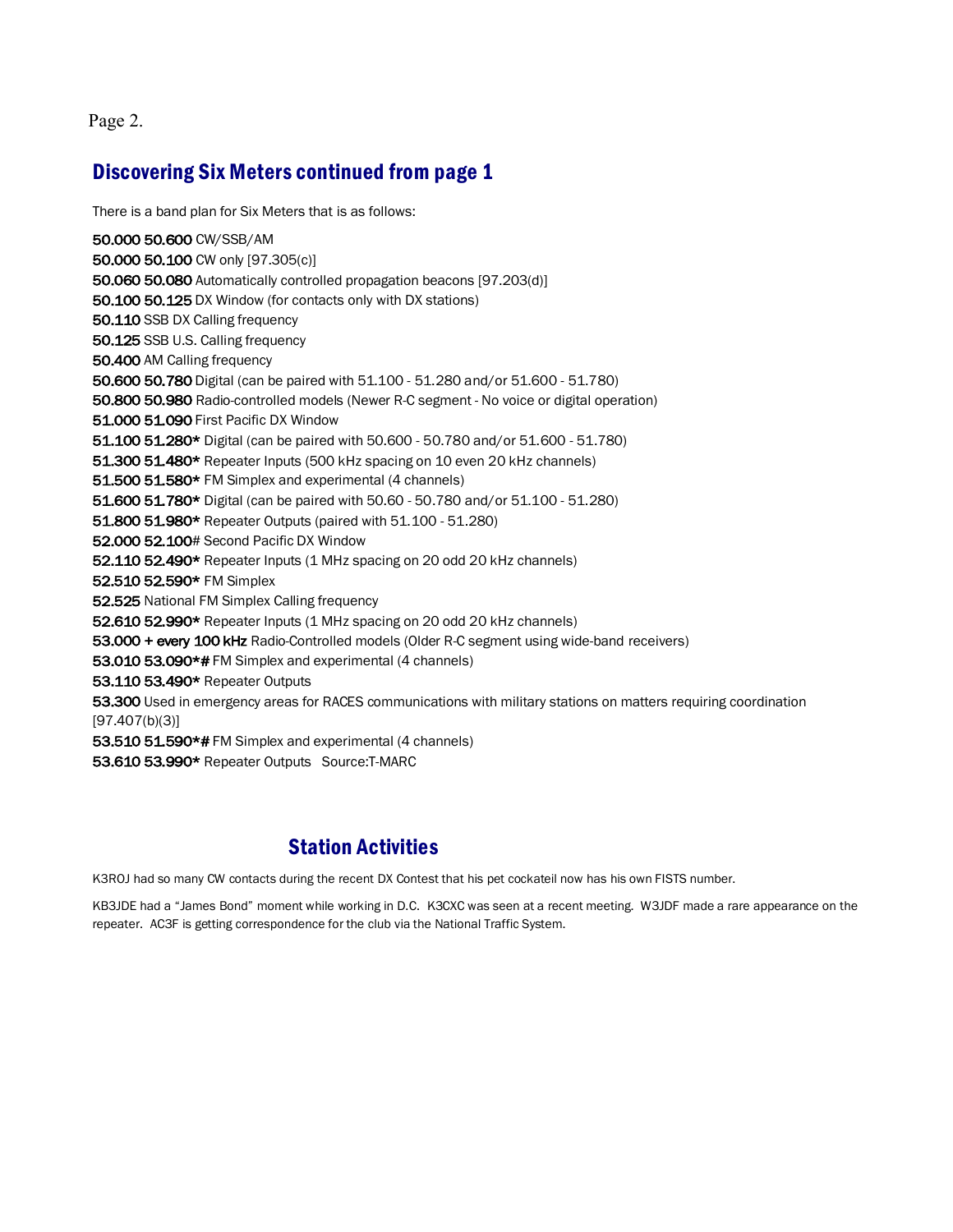Page 3.

#### Mobile Operation In Jeopardy

The Maryland Senate has passed a bill,SB-2, aimed at prohibiting the use of handeld wireless devices while driving a vehicle. The language of this bill is such that on the police and fire departments are exempt. There is also an exemption for making 911 calls. There is no exemption for amateur radio operation in this bill as currently written.

The bill will be moving to the House of Delegates next. It is imperative that language in the bill should be amended to provide an exemption for amateur radio operators.

Please contact you state delegate and ask that he or she support an amendment exempting amateur radio from this restriction. Such a restriction would hamper our ability to conduct communications during emergencies and helping with public service events.

This is no April Fool.

### New Equipment

Get the latest in Personal Communications Gear. The Electro Importing Company announces the arrival of the ACME All-Bander Back Packer. Complete with 4 element antenna. This portable transceiver is assured to make the operator the center of attention during emergency and public service communications venues, as well as, hamfests. The All Bander Backpacker operates on all frequencies simultaneously so that your Morse code signal can be heard by someone any where at any time regardless of propagation.

Order yours, factory direct, by mail to Electro Importing Company

84-86 West Broadway

New York, N.Y. 10007

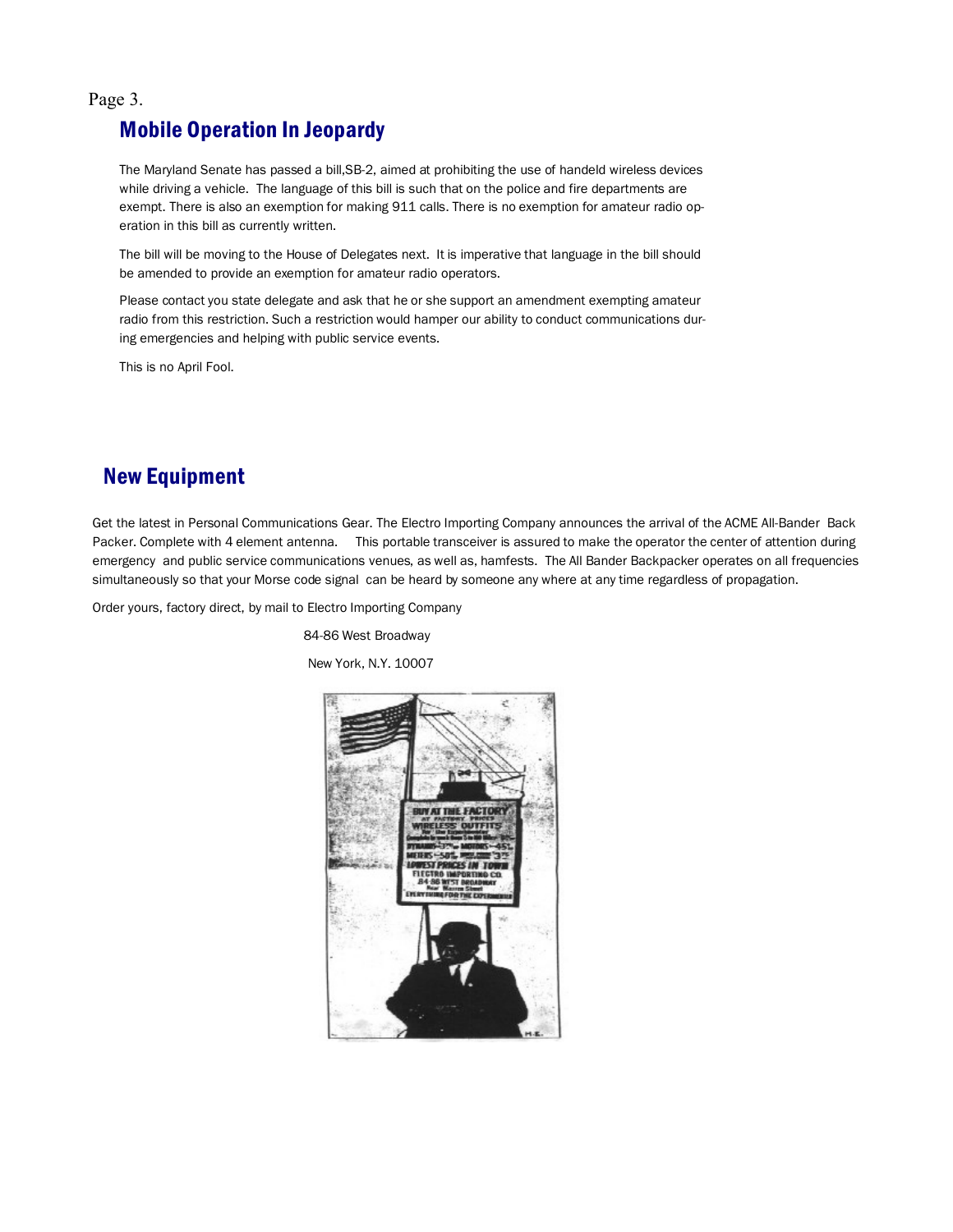#### Page 4.

#### Club Net Reports

2 meter Net: WB3FMT(NCS) W3JEH AC3P AI3G KA3SNY KB3JDE Leap to 6 Meters: AC3P (NCS) AI3G AK3RX K3ROJ KA3SNY KB3JKG 10 Meter Net: WB3FMT (NCS) AC3P W3VRD AI3G W3JEH

#### Public Service

With the arrival of Spring the Public Service opportunities return. The first public service event to come in April is the Multiple Sclerosis Society's Walk in Towson. On April 13th. The location is the Towson University Campus. This event is being coordinated by BRATS. To volunteer contact Ian, N3CVA by email to n3cva@hotmail.com.

There will be a couple of events held in May as well.

The first is the March of Dimes Walk for Babies to be held downtown at Oriole Park. This occurs on May 3 from 6 to 11 a.m. The second event is the Memorial Day Veteran's Run to be held downtown from The War Memorial to Ft. McHenry and back.

These are BARC coordinated events. To volunteer for either of these contact Henry henrykz@earthlink.net

#### Emergency Communications

The regular monthly RACES drill was held on Tuesday March 11th. WB3FMT was at Shephard-Pratt. AI3G covered Baltimore County Health Department, AC3P covered Franklin Square Hospital. The drill ran from 19:30 to 20:30.

Anyone interested in participating in the Baltimore County RACES program may do so by contacting Joe Krystoforski at aj3x@arrl.net.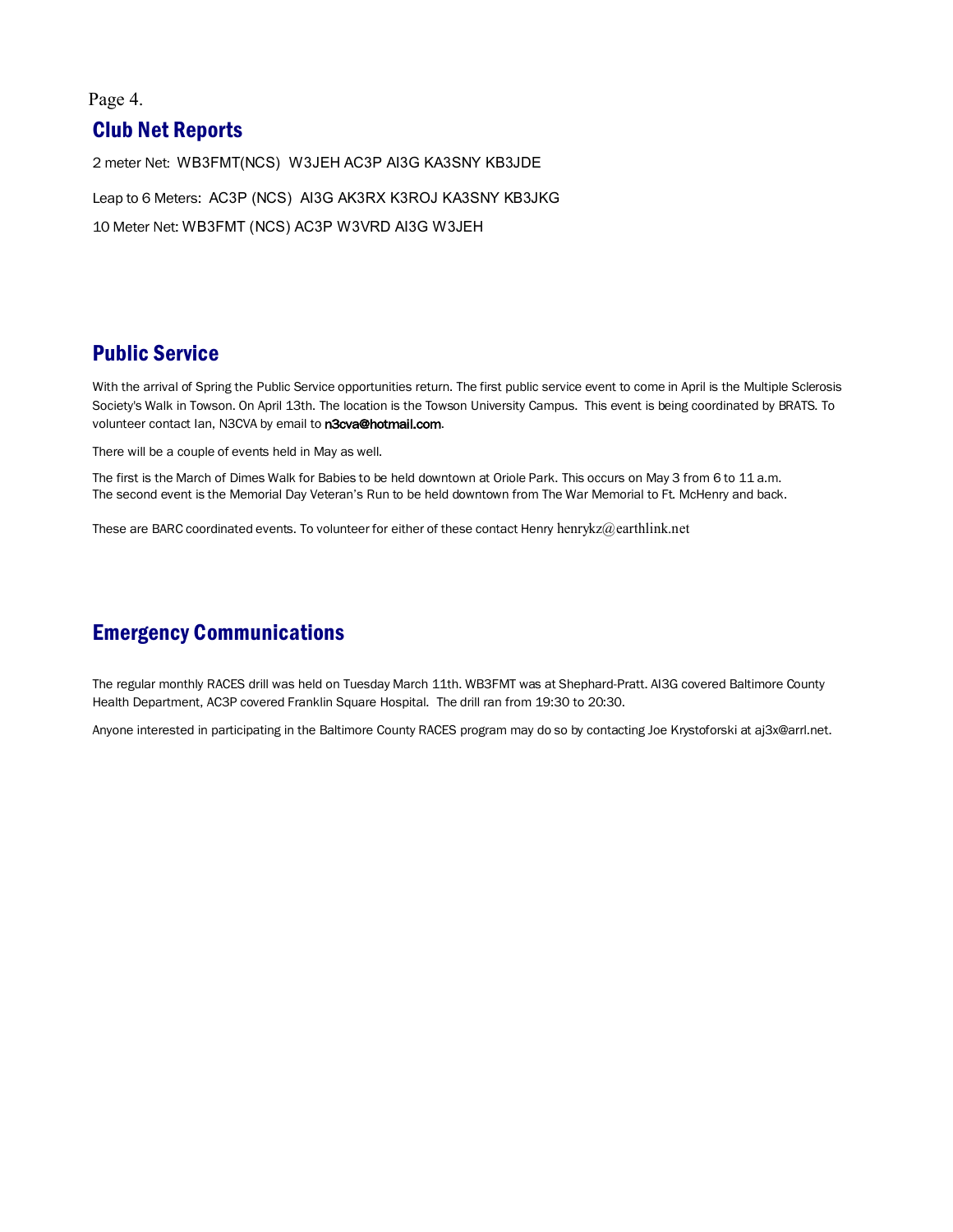# *April 2008*

| Sun                            | Mon                                                 | <b>Tue</b>                                                 | Wed                                   | <b>Thu</b> | Fri            | Sat                                                  |
|--------------------------------|-----------------------------------------------------|------------------------------------------------------------|---------------------------------------|------------|----------------|------------------------------------------------------|
|                                |                                                     | 27.235 Coff-<br>$MHz$ mam's<br>13 р.т. 7:30рт              | 1 AM net 2 Meeting 3                  |            | $\overline{4}$ | $\overline{5}$                                       |
| 6 Aero<br><b>VHF</b><br>Sprint | $7$ Aero<br><b>VHF</b><br>2 meter 2 meter<br>Sprint | 8                                                          | $910 me-$<br>ter net<br>28.445<br>MHz | 10         | 11             | 12                                                   |
| 13                             | 14                                                  | $15$ Six Meter<br>Taxpayer's net<br>52.30 MHz FM<br>8 p.m. | $16$ Meeting<br>Coffmam's<br>7:30pm   | 17         | 18             | $19$ York Hamfest<br>York Pa unw.yorkhamfest.<br>org |
| 20                             | 21                                                  | 22                                                         | 23 2 me- 24<br>ter net<br>147.24      |            | 25             | 26                                                   |
| 27                             | 28                                                  | 29                                                         | 30 70 cm<br>net<br>449.575            |            |                |                                                      |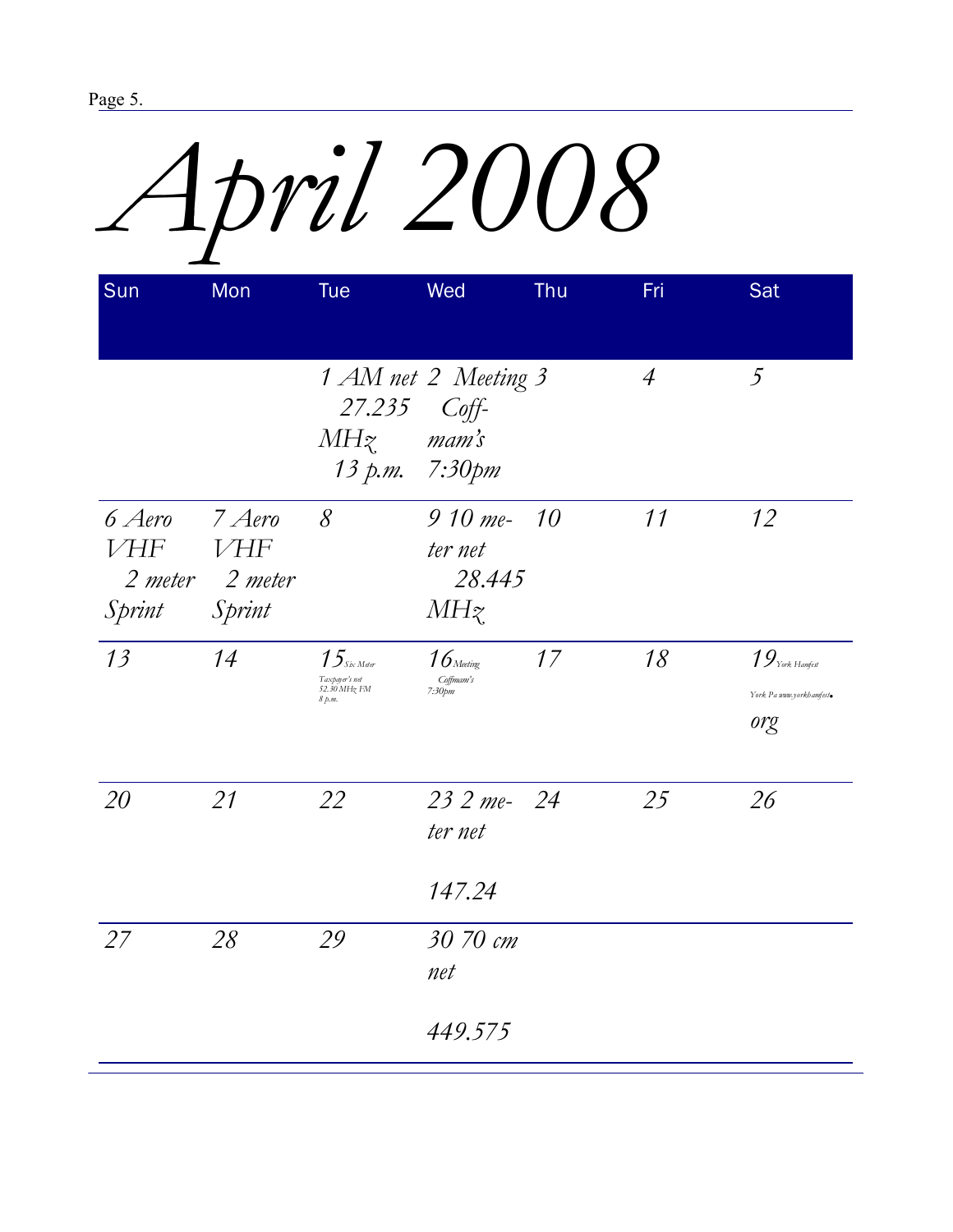#### **ABOUT THE AERO AMATEUR RADIO CLUB**

 Meetings: First and Third Wednesdays at 7:30 p.m. at Coffman's Diner (Middle River and Orem's Rd.)

Nets: See Local Area Net Schedule

Repeaters: W3PGA (147.24 MHz - / 449.575 MHz -)

WEBSITE: http://www.aeroarc.us

| <b>Officers</b>      |        |                         | Committees            |                    |
|----------------------|--------|-------------------------|-----------------------|--------------------|
| <b>Frank Stone</b>   | AC3P   | President               | VE Testing            | Pat Stone AC3F     |
| <b>Bob Landis</b>    | WA3SWA | Vice-President          | Repeater              | Phil Hock W3VRD    |
| Joe Miko             | WB3FMT | Recording Secretary     | <b>Public Service</b> | Frank Stone AC3P   |
| Pat Stone            | AC3F   | Corresponding Secretary | <b>ECOMMS</b>         | Joe Miko WB3FMT    |
| Warren Hartman W3JDF |        | Treasurer               | Contests              | Doug Emer AI3G     |
| Ron Distler          | W3JEH  | Property Mgr            | Trustee               | Frank Stone AC3P   |
|                      |        |                         | Field Day             | Bob Landis WA3SWA  |
|                      |        |                         | Webmaster             | Al Alexander K3ROJ |

#### Local Area Nets

| Day        | Time                  | <b>Frequency (MHz) NET NAME</b> |                                  |  |
|------------|-----------------------|---------------------------------|----------------------------------|--|
| Daily      | $9 - 10$ am           | 147.03                          | <b>ORIOLE</b> Net                |  |
| Daily      | $6 - 6:30 \text{ pm}$ | 3.820                           | Maryland Emergency Phone Net     |  |
| Daily      | $6:30 - 7$ p.m.       | 146.670                         | Baltimore Traffic Net            |  |
| Daily      | 7 p.m. and 10 p.m.    | 3.643                           | Maryland/DC/Delaware Traffic Net |  |
| $2nd$ Tues | $7:30$ p.m.           | 146.670                         | Baltimore County RACES COMMEX    |  |
| $2nd$ Wed. | 8 p.m.                | 28.445                          | <b>AERO ARC Net</b>              |  |
| $4th$ Wed  | 8 p.m.                | 147.240                         | <b>AERO ARC Net</b>              |  |
| $5th$ Wed. | 8 p.m.                | 449.575                         | <b>AERO ARC Net</b>              |  |

#### **ATTENTION TAXPAYERS!!!!**

**Take a break from the revenuers. Join the Six Meter Taxpayers Net. Date : April 15 Time 8 p.m. Frequency 52.555 MHz SIMPLEX Mode: FM.**